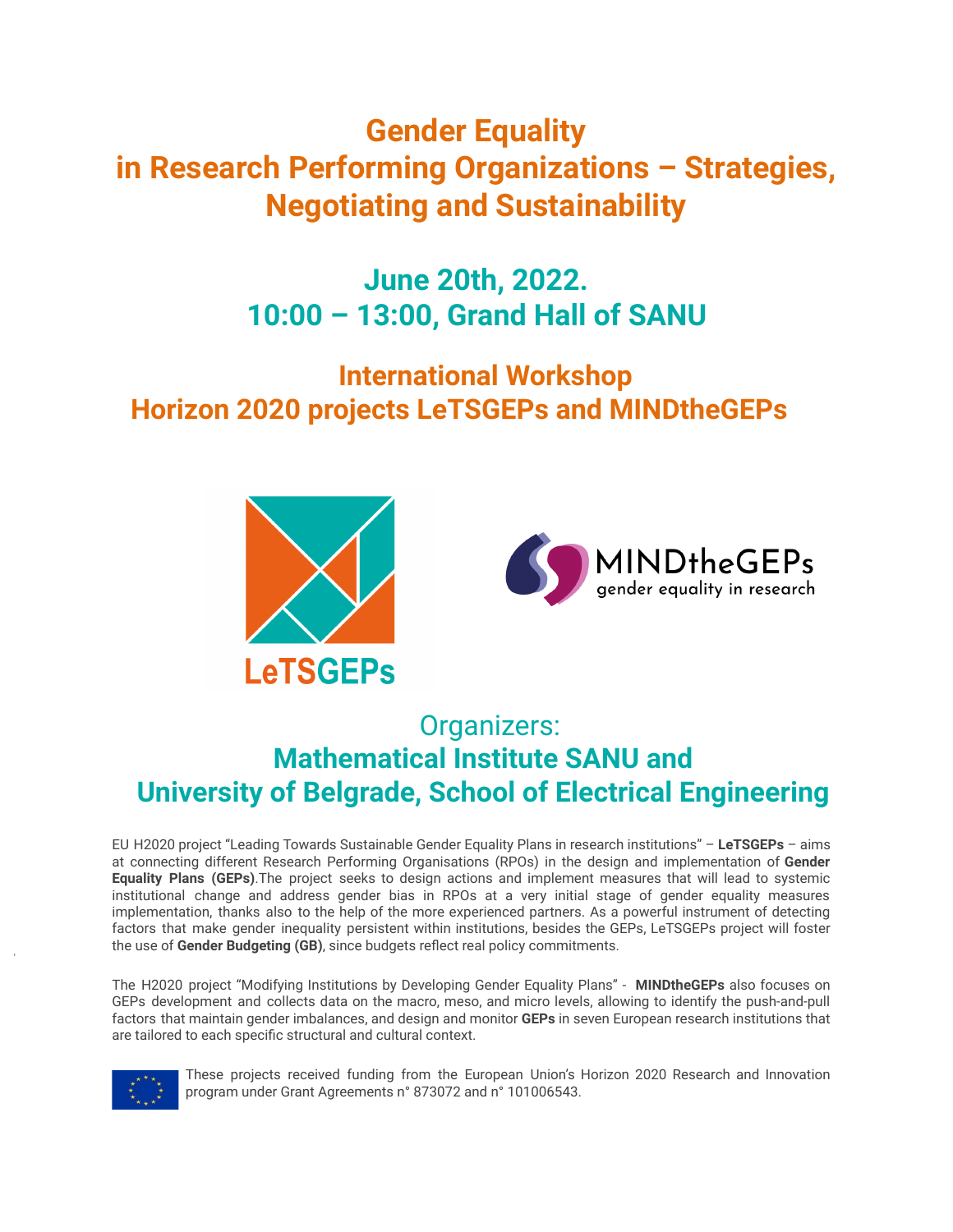

**Venue**: Grand Hall of the Serbian Academy of Sciences and Arts Palace Knez Mihailova 35, Belgrade, Serbia

Contact: [letsgeps@mi.sanu.ac.rs](mailto:letsgeps@mi.sanu.ac.rs)

**Please note that the meeting can be followed remotely here: <https://zoom.us/j/91903555543?pwd=bWxYN2hTM2JxTnZ1bTNkNmRRZi9Edz09>**

## **9:45 – 10:00 REGISTRATION OF PARTICIPANTS**

# **10:00 – 10:10 WELCOMING ADDRESS**

**Prof. Dr Zoran Popović,** Vice President of the Serbian Academy of Sciences and Arts

**Prof. Dr Teodor Atanacković**, President of the Management Board of the Mathematical Institute SANU, Member of the Serbian Academy of Sciences and Arts

**Dr Zoran Ognjanović**, Director of the Mathematical Institute SANU

**Prof. Dr Dragan Olćan**, Vice-Dean for Science, University of Belgrade - School of Electrical Engineering

**Representative of the** Ministry for Education, Science and Technological Development, Republic of Serbia

## **10:10 – 10:30 PRESENTATION OF HORIZON 2020 LETSGEPS AND MINDTHEGEPS PROJECTS – INTRODUCTION TO THE WORKSHOP**

**Prof. Tindara Addabo**, University of Modena and Regio Emilia, Coordinator of Horizon 2020 project "LeTSGEPs"

**Aleksandra Drecun**, President of "Intersection", Center for Science and Innovation, Advisor for RRI at ETF, H2020 project MINDtheGEPs, and the Coordinator of H2020 project "Equals EU" for Serbia.

## **10:30– 11:15 HOW TO NEGOTIATE GENDER EQUALITY? STRATEGIES, QUESTIONING TECHNIQUES AND BODY LANGUAGE**

**Giovanna [Badalassi](https://it.linkedin.com/in/giovanna-badalassi-3b487a13)**, Research Assistant, Department of Economics Marco Biagi (UNIMORE) and Gender Budgeting Consultant, Italy

Negotiation is "a basic means of getting what you want from others" which is required in every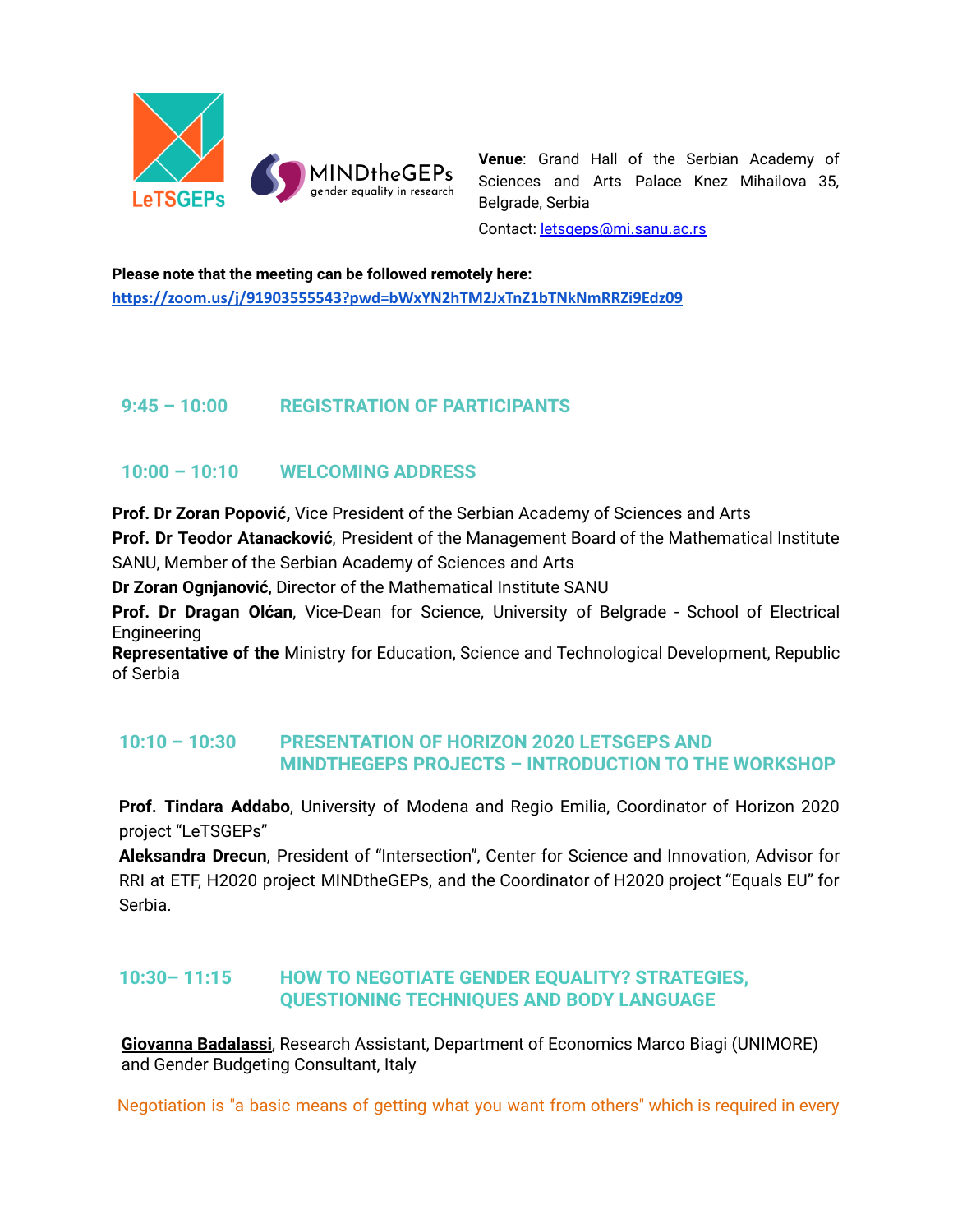decision-making process, both in private life, in careers and in public roles. Power of any kind is therefore always under discussion when we negotiate, especially when debating on gender equality issues. Negotiation skills may be innate, inherited from family education, but can also be expanded thanks to training and exercise. The presentation will introduce the main negotiation techniques, with a specific attention to strategies involving the gender perspective. Questioning techniques and body language will also contribute to increase the effectiveness of negotiators supporting Gender Equality at RPOs.

#### **11:15 – 11:45 COFFEE BREAK**

### **11:45 – 13:45 EFFECTIVENESS AND SUSTAINABILITY IN YOUR GENDER EQUALITY STRATEGY THROUGH GENDER EQUALITY PLANS**

## **Dr. Ulla [Weber](https://www.linkedin.com/in/dr-ulla-weber-01aa0334/)**, Central Gender Equality Officer at the Max-Planck Society, Germany and

#### **[Corinna](https://www.linkedin.com/in/corinna-pusch-020945183/) Pusch**, LeTSGEPs Project Manager at the Max Planck Society

The LeTSGEPs standards ensure the completeness, the institutional fit and the sustainability of your Gender Equality Plan (GEP). This workshop provides an overview of the GEP-process from stocktaking to measure-design, implementation and evaluation and gives concrete good practice examples for each step. The requirements for GEPs as eligibility criterion for Horizon Europe-funding will be specifically considered. Opportunities for exchange with stakeholders from Serbian research performing organizations will be a part of the event as well as chances to discuss with representatives from European research performing organizations having already performed the GEP-creation process.

**13:45 – 13:50 CONCLUDING REMARKS**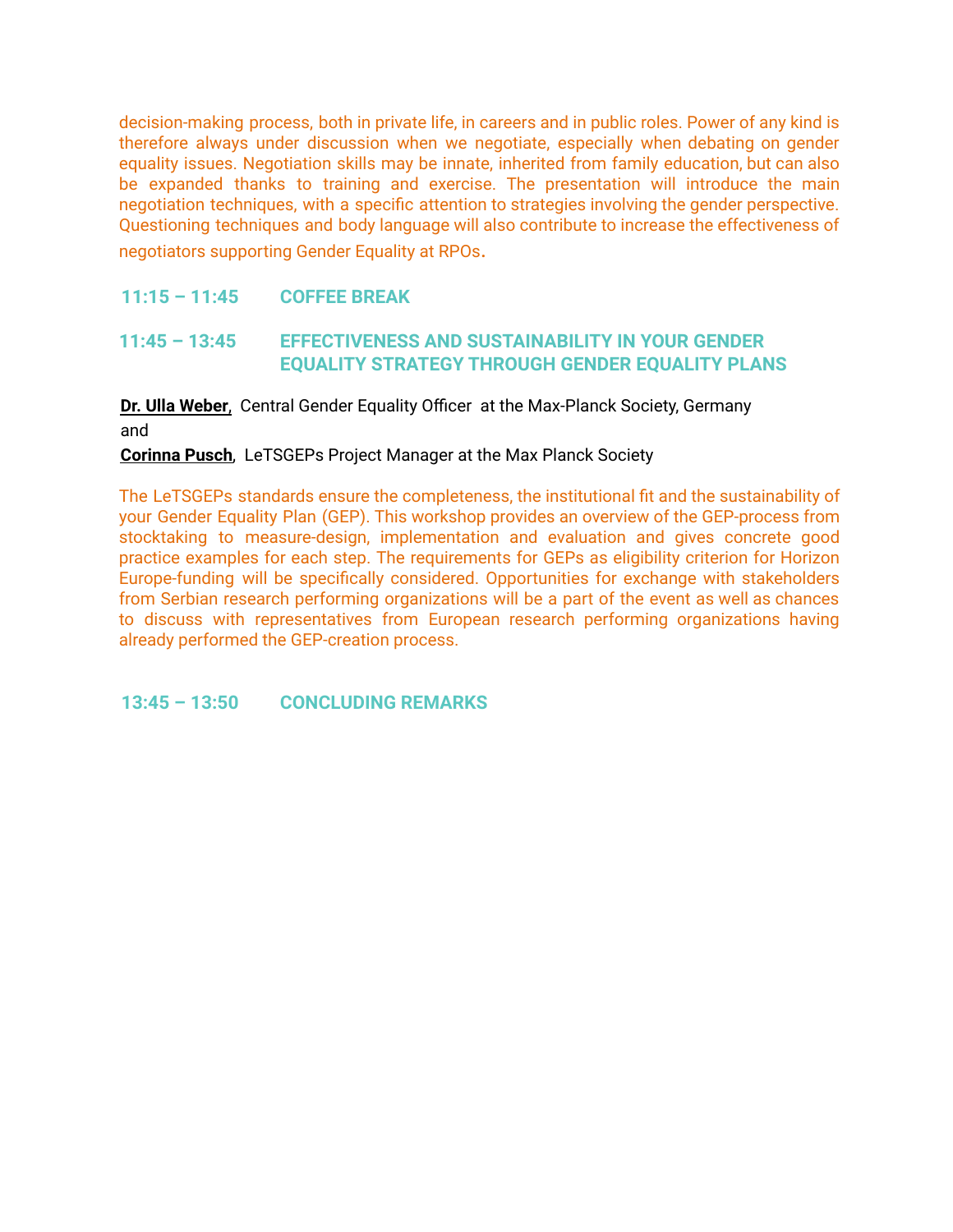#### **SPEAKERS**



**Dr. Ulla Weber** is the Central Gender Equality Officer of the Max Planck Society. She is responsible for the organization-wide gender equality monitoring. In her work, she faces the strategic goal of advancing gender equality work through professionalization. Her work focuses on the challenge of combining a high gender equality standard with the freedom of research demanded in a high-performance scientific organization. Based on her many years of experience in gender research and gender equality policy, she is aware of the outstanding suitability of gender equality plans as a central monitoring tool for decentralized, diverse and well-tailored gender equality strategies. Before joining the Max Planck Society in 2012, Weber worked from 2002 to 2012 at the Technical University of Munich and before that at the Technical University of Berlin.

Weber is Chair of the executive board of TOTAL EQUALITY Deutschland e.V. and spokesperson of the Alliance of Gender Equality Officers of non-university research organizations (AGbaF)



**Corinna Pusch** is part of the Central Gender Equality Office of Max Planck Society (MPG), Germany, and LeTSGEPs project manager for MPG. With experience in gender equality work in different German institutions and a background in women's rights activism, her main fields of interest are intersectional approaches to gender equality, prevention and intervention in cases of sexualized violence and gender monitoring.



**Giovanna Badalassi,** economics degree, is an independent researcher, expert in public policies assessment, mainly on gender budgeting and gender mainstreaming strategies.

She was one of the first experts to work on gender budgeting in Italy, starting from 2002. Since then she has been working on about 30 gender budgeting projects in territorial institutions like for example: the Piedmont and Liguria Regions, the Provinces of Milan, Turin, Genoa, Florence, Bologna, Alessandria, Prato, the Municipalities of Genoa, Siena, Rimini, Aosta, Arezzo.

This experience on the territories led her to work on European Projects focused on gender budgeting and to cooperate with research centres like INAPP, the Italian National Institute for Public Policy Analysis, both on national Gender Budgeting initiatives and on the Gender Budgeting Report of INAPP itself.

Since 2005 she has been collaborating with the University of Modena and Reggio Emilia (Unimore), Department of Economics Marco Biagi for the development of Gender Budgeting methodology. With Unimore she published several gender budgeting reports of Local administrations in Emilia Romagna Region, she was co-author of scientific publications on this topic and president of an academic spin-off. At present she is experimenting the gender budgeting methodology for Universities and Research Performing Organizations within the LeTSGEPs- Horizon project, led by Unimore.

She is the co-founder of the blog **[www.ladynomics.it](http://www.ladynomics.it)** for the dissemination of care and feminist economy.